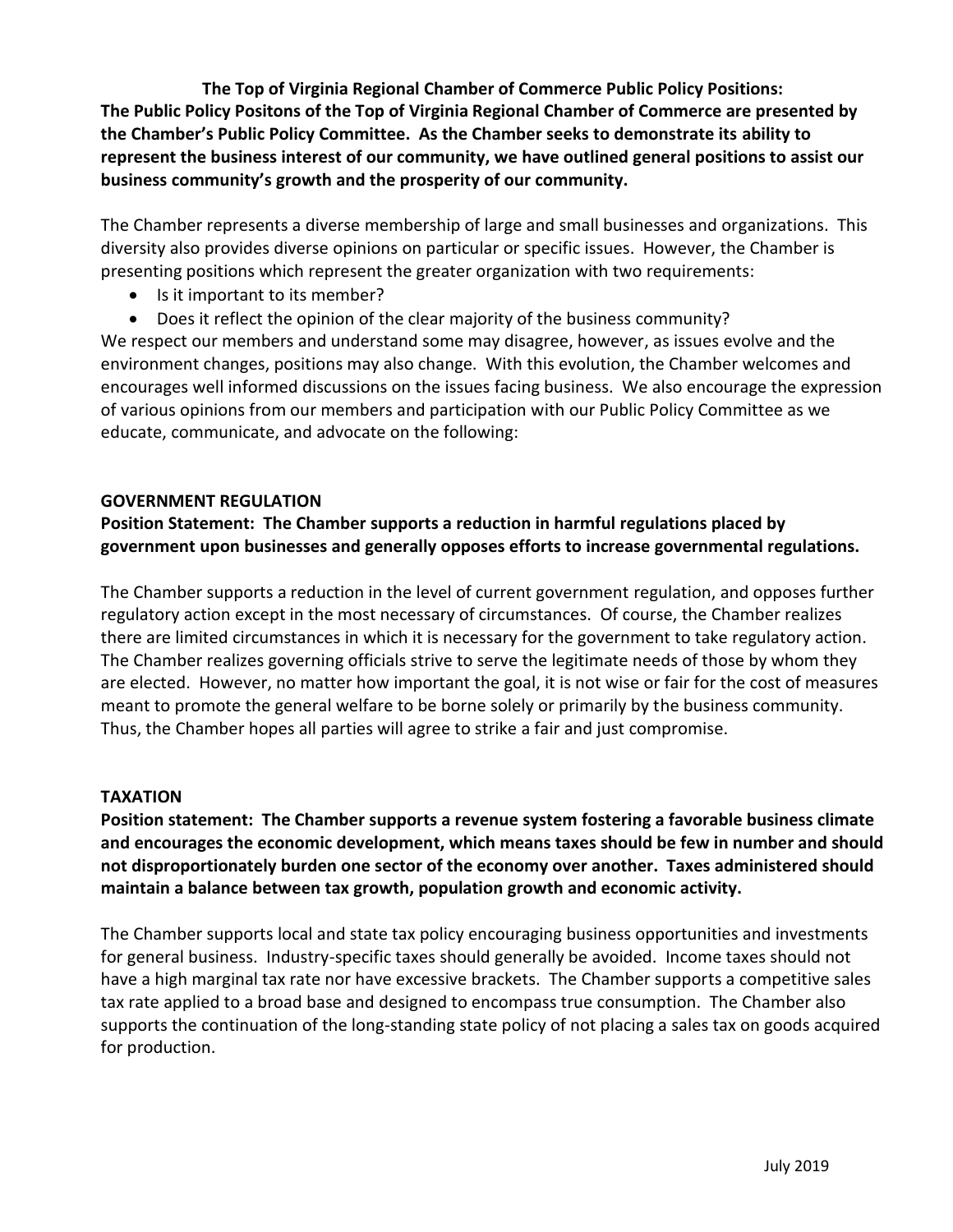### **WORKFORCE DEVELOPMENT**

**Position Statement: The Chamber believes a strong education system and the availability of technically skilled people are vital to our region's future prosperity and quality of life. Business has a critical role to play, in partnership with our educational institutions and those providing workforce training services, to ensure we have the talent to remain competitive.**

The Chamber supports continued education and training at all levels, including pre-K-12 education, post-secondary education, adult literacy, vocational and certification programs, as well as on-the-job and customized training programs. The involvement of business in workforce development is essential to our attractiveness and effectiveness as a business location.

### **TRANSPORTATION**

## **Position Statement: The Chamber supports increased long-term investment in transportation infrastructure to promote economic development and quality of life in the region.**

Effective transportation systems are essential to continued economic growth and development in the upper Shenandoah Valley region as well as Virginia. All modes of transportation are becoming increasingly important to the prosperity, health, education. Safety, security, environment and overall quality of life--but the resources are not available to meet demands. The Chamber supports increased investment in transportation infrastructure and coordinated land-use planning, with appropriate emphasis and funding given to the Shenandoah Valley region, to support the growing economy and population. Further, the Chamber supports the development of a comprehensive, long-term solution addressing the following criteria: transportation safety and security; improvement in the mobility within and across all travel modes; community goals as it relates to economic development; maximizing transportation operations and efficiency in the region; and providing adequate funding for roadway maintenance, maintenance of secondary roads and balances concerns with respect to aesthetics.

### **INTERSTATE 81**

## **Position Statement: The Chamber supports conservative, cost-effective solutions of improving Interstate 81.**

The solution should be as least costly and as conservative as is required to meet the legitimate needs for upgrade, repair and improvement of Interstate 81. Solutions requiring expensive and wholesale changes along the length of Interstate 81 without justifying a need are not favored by the Chamber. The aesthetic beauty of our home region provides our residents with enjoyment and tourism is vital to our economy and livelihoods. Any solution should minimize the impact of construction and repair on our natural resources.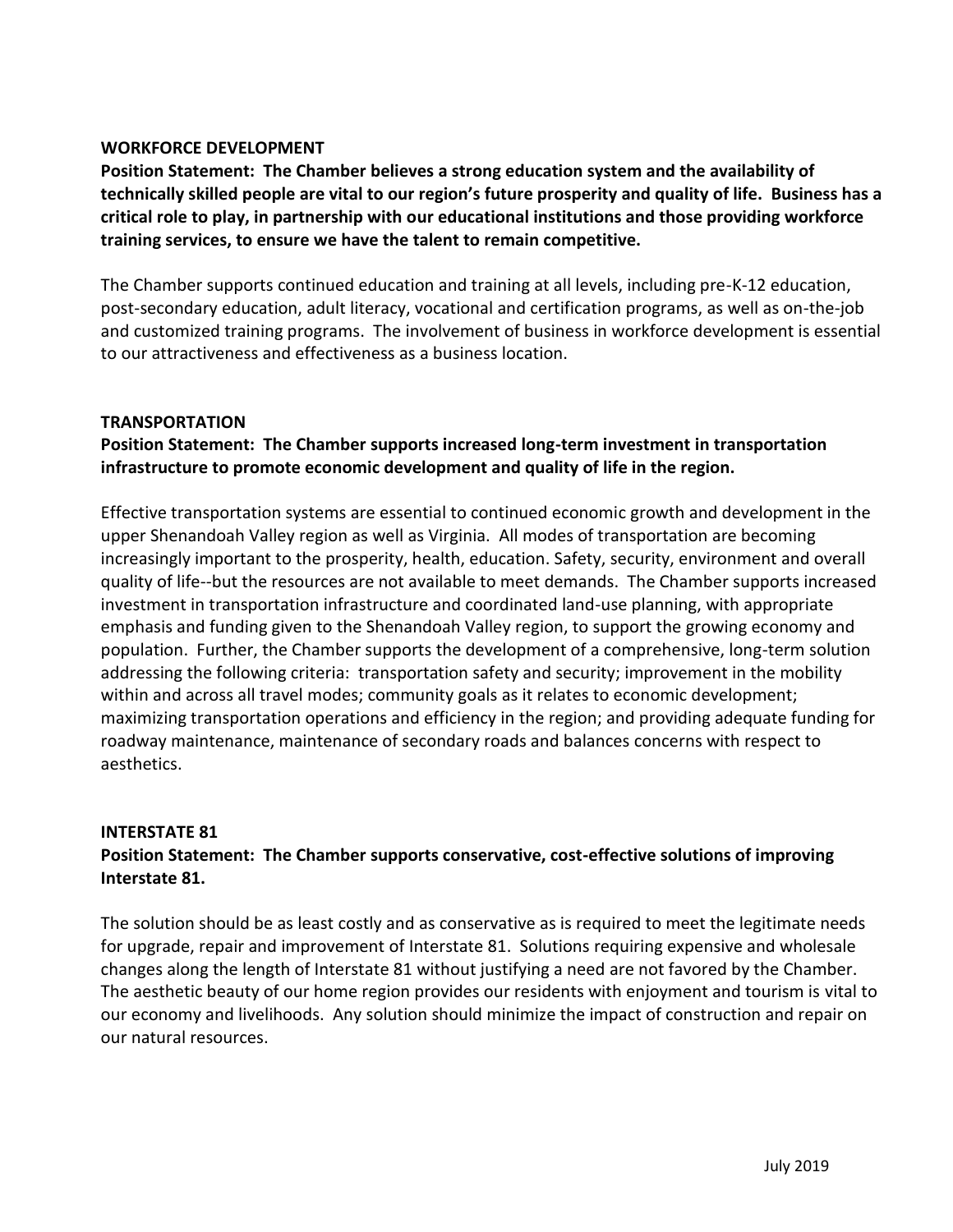#### **MINIMUM WAGE**

**Position Statement. The Chamber opposes any effort to establish a minimum wage higher than the federally mandated minimum wage for the Commonwealth of Virginia, or any of its localities.**

The proponents of these so-called "living wage ordinances," while perhaps well-meaning, ignore certain economic realities. First, these measures put the state or locality at a competitive disadvantage in comparison to its neighbors. Second, increases in the minimum wage intended to address poverty can actually have an adverse effect of increasing poverty by eliminating certain entry-level jobs. Finally, these "living wage" laws hurt both the businesses who must divert funds away from job creation and benefits to fund the mandate, and their employees who miss out on these benefits and opportunities. Instead, the Chamber encourages localities and businesses to focus on providing people with workforce training and advancement opportunities so employees can get the skills needed to advance in the workplace and earn more without a mandate.

#### **HEALTHCARE**

**Position Statement: The Chamber supports public and private initiatives undertaken to ensure that high quality and affordable health care for the people living in the region can be sustained over time.**

Delivery of health care locally should reflect cost efficiencies, accountability, and excellence in the delivery of services. We believe long term sustainability and viability of our businesses, both small and large, will be dependent upon management of health care costs. Affordability of medical care significantly affects the quality of life for people living in our region.

### **ECONOMIC DEVELOPMENT**

**Position Statement: The creation of jobs and economic prosperity through expansion of existing businesses and the attraction of new business activity to the area is a priority for the Chamber. Effective economic development includes removing unnecessary regulation, tax burdens and governmental interference to allow free enterprise to work. The Chamber also recognizes, in some cases, economic development may require governmental support in the form of enhanced infrastructure of tax adjustments to attract new businesses.**

Local governments need the ability to make decisions for creating a climate which is attractive for business and conducive to expanded business activity by both new and existing companies. The Chamber believes an economic development program is crucial to success for our communities and businesses -- and such a program is best conceived and conducted through a cooperative and supportive partnership between the public sector and the business community.

### **RIGHT-TO-WORK**

**Position Statement: The Chamber would oppose any effort to weaken Virginia's right-to-work laws.** Virginia's economy has improved under the state's pro-growth focus. As one of 21 Right-to-Work states, we pride ourselves on a positive labor relations climate.

The Chamber opposes efforts at the federal level to change the process through which workers decide whether or not they want to be represented by a labor union. Today's process assures workers a secret ballot election overseen by the National Labor Relations Board (NLRB). Their long-protected